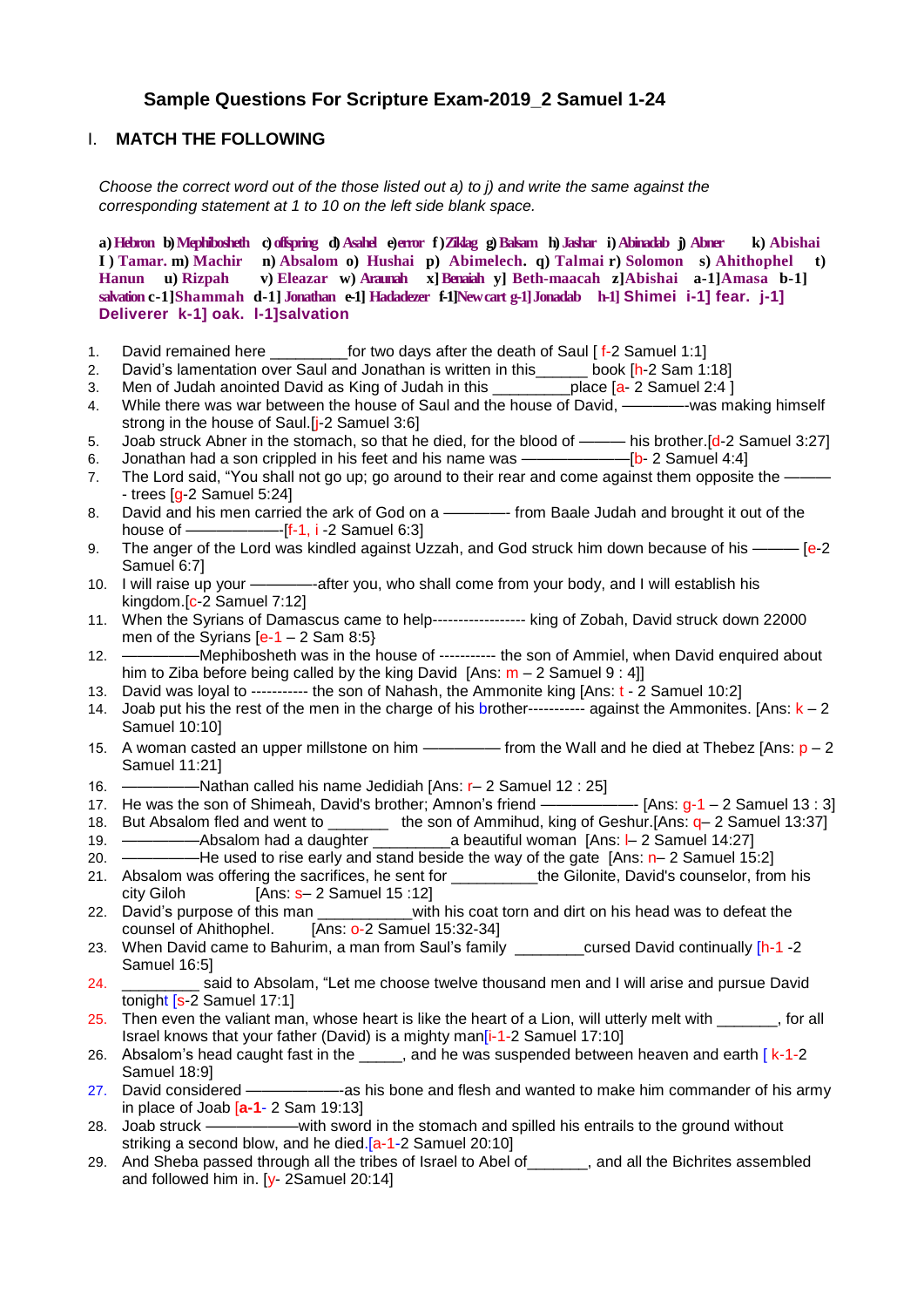- 30. Then the daughter of Aiah took sackcloth and spread it for herself on the rock, from the beginning of harvest until rain fell upon them from the heavens.[u- 2 Samuel 21:10]
- 31. But \_\_\_\_\_\_\_\_the son of Zeruiah came to (weary) David's aid and attacked the Philistine, Ishbi-benob and killed him. [z- 2 Samuel 21:17]
- 32. And when the giant taunted Israel, the son of Shimei, David's brother, struck him down. [d-1 2 Samuel 21:21]
- 33. David said "The LORD is my rock and my fortress and my \_\_\_\_\_\_\_\_\_\_\_\_\_\_\_\_ [j-1-2 Samuel 22:2]
- 36 You have given me the shield of your **the set of your centleness made me great.** [I-1-2 Samuel 22:36]
- 34. He rose and struck down the Philistines until his hand was weary, and his hand clung to the sword. [v- 2Samuel 23:9]
- 35. He took his stand in the midst of the plot and defended it and struck down the Philistines, and the LORD worked a great victory. [c-1 Shammah; 2 Samuel 23:11]
- 36. He was renowned among the thirty mighty men of David but he did not attain to the three. And David set him over his bodyguard.. [x- Benaiah; 2 Samuel 23:23]
- 37. And Gad came that day to David and said to him, "Go up, raise an altar to the LORD on the threshing floor of \_\_\_\_\_\_\_\_\_\_\_\_\_\_\_the Jebusite.[ w. 2Samuel 24:18]

# **II. WHO SAID TO WHOM**

- **1.** And Saul said to me 'Stand beside me and kill me, for anguish has seized me, and yet my life still lingers.' [The Amalekite man to David-2 Samuel 1:9]
- 2. Your love to me was extraordinary, surpassing the love of women [David to Jonathan- 2 Samuel 1:26]
- 3. Let the young men arise and compete before us [Abner to Joab-2 Samuel 2:14]
- 4. "Why have you gone in to my father's concubine?" [ Ish-Bosheth to Abner- 2 Samuel 3:7]
- 5. Am I a dog's head of Judah? [Abner to Ish-Bosheth-2 Samuel 3:8]
- 6. I will arise and go and will gather all Israel for my Lord the King, that they may make a covenant with you, that you may reign over all that your heart desires[Abner to David-2 Samuel 3:21]
- 7. "Here is the head of Ish-Bosheth, the son of Saul, your enemy, who sought your life[Rechab and Bannah to David -2 Samuel 4:8]
- 8. "You will not come in here, but the blind and the lame will ward you off" [Jebusites to David- 2 Samuel 5:6]
- 9. "How the King of Israel honored Himself today, uncovering himself before the eyes of his servants' female servants, as one of the vulgar fellows shamelessly uncovers himself [Michal to David-2 Samuel 6:20]
- 10. See now I dwell in a house of cedar, but the ark of God dwells in a tent [David to Nathan the prophet -2 Samuel 7:2]
- 11. There is still a son of Jonathan; he is crippled in his feet [Ans: Ziba to the king (David) - 2 Samuel 9 : 3]
- 12. According to all that my lord the king commands his servant, so will your servant do [Ans: Ziba to the king (David) - 2 Samuel 9 : 11]
- 13. Do you think, because David has sent comforters to you, that he is honoring your father? Has not David sent his servants to you to search the city and to spy it out and to overthrow it?
	- [Ans: princes of the Ammonites said to Hanun their lord 2 Samuel 10 : 3]
- 14. Send me Uriah the Hittite
- [Ans : David to Joab  $-2$  Samuel 11 : 6] 15. Who knows whether the Lord will be gracious to me
	- [Ans: David to his servants 2 Samuel 12 : 22]
- 16. Behold, the king's sons have come; as your servant said, so it has come about [Ans: Jonadab said to the king  $-2$  Samuel 13 : 35]
- 17. What is your trouble?
	- [Ans: the king said to the woman from Tekoa 2 Samuel 14 : 5]
- 18. Why have your servants set my field on fire?[Ans: Joab to Absalom 2 Samuel 14 : 31]
- 19. Why do you also go with us? Go back and stay with the king, for you are a foreigner and also an exile from your home[Ans; the king said to Ittai the Gittite – 2 Samuel 15 : 19]
- 20. If I find favor in the eyes of the Lord, he will bring me back[Ans: the king said to Zadok 2 Samuel 15 : 25]
- 21. Today the house of Israel will give me back the kingdom of my father. [Ans: Ziba to King David 2 Samuel16 : 3]
- 22. "Why should this dead dog curse my lord the king? Let me go over and take off his head".[Ans: Abishai to David – 2 Samuel 16:9]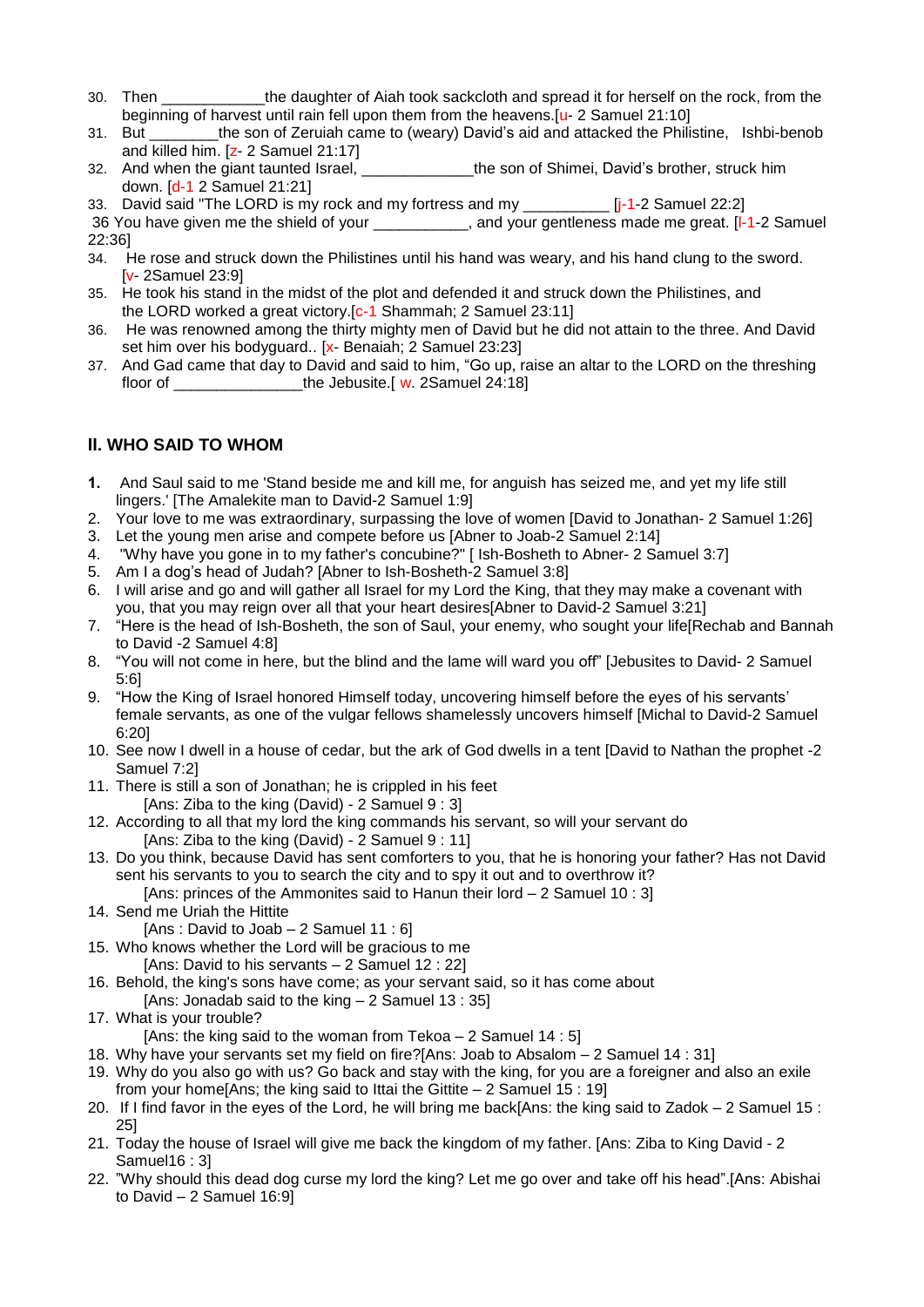- 23. Behold, my own son seeks my life; how much more now may this Benjaminite! [Ans: David said to Abishai and to all his servants. - 2 Samuel 16 : 11]
- 24. No, for whom the LORD and this people and all the men of Israel have chosen, his I will be, and with him I will remain.[Ans: Hushai to Absalom- 2 Samuel 16:18]
- 25. I will strike down only the king, and I will bring all the people back to you as a bride comes home to her husband. [Ahitophel to Absalom- 2 Samuel 17:2-3]
- 26. So we shall come upon him in some place where he is to be found, and we shall light upon him as the dew falls on the ground, and of him and all the men with him not one will be left. [Hushai to Absalom-2Samuel 17:12]
- 27. Then even the valiant man, whose heart is like the heart of a lion, will utterly melt with fear, for all Israel knows that your father is a mighty man, and that those who are with him are valiant men. [Hushai to Absalom- 2Samuel 17:10]
- 28. "Deal gently for my sake with the young man Absalom." [David to Joab, Abishai, Ittai 2 Samuel 18:5]
- 29. "When Joab sent the king's servant, your servant, I saw a great commotion, but I do not know what it was." [ Ahimaaz to David -2 Samuel 18:29]
- 30. "Let not my lord hold me guilty or remember how your servant did wrong on the day my lord the king left Jerusalem." [Shimei to David - 2Samuel 19:19]
- 31. "What have I to do with you, you sons of Zeruiah, that you should this day be as an adversary to me?" [David to Abishai- 2Samuel 19:22]
- 32. "You have today covered with shame the faces of all your servants, who have this day saved your life and the lives of your sons and your daughters and the lives of your wives and your concubines, because you love those who hate you and hate those who love you." [Joab to David - 2Samuel 19:5-6]
- 33. For all my father's house were but men doomed to death before my lord the king, but you set your servant among those who eat at your table. [Mephibosheth to David - 2 Samuel 19:28]
- 34. Can I discern what is pleasant and what is not? Can your servant taste what he eats or what he drinks? [Barzillai to King David - 2Samuel 19:34]
- 35. Why then are you angry over this matter? Have we eaten at all at the king's expense? [all the men of Judah to the men of Israel - 2 Samuel 19:42]
- 36. "Call the men of Judah together to me within three days, and be here yourself." [ King David to Amasa 2Samuel 20:2]
- 37. "Now Sheba the son of Bichri will do us more harm than Absalom. Take your lord's servants and pursue him, lest he get himself to fortified cities and escape from us."[ David to Abishai;2Samuel 20:6]
- 38. "Is it well with you, my brother?" And he took him by the beard with his right hand to kiss him. [Joab to Amasa - 2Samuel 20:9]
- 39. let seven of his sons be given to us, so that we may hang them before the LORD at Gibeah of Saul, the chosen of the LORD." [Gibeonites to King David- 2Samuel 21:6]
- 40. I am in great distress. Let us fall into the hand of the LORD, for His mercy is great; but let me know fall into the hand of man" [ David to prophet Gad-2 Samuel 24:14]]
- 41. I will not offer burnt offerings to the Lord my God that cost me nothing [Araunah to King David-2 Samuel 24:24]

# III**. TRUE**/FALSE

- 1. David struck down the Amalekites after the death of Saul [True-2 Samuel 1:1]
- 2. The men of Jabesh-gilead came and they anointed king over Judah [False-2 Samuel 2: 4]
- 3. Abner, commander of Saul's army took Ish-bosheth and made him king over Gilead [True-2 Samuel] 2:9]
- 4. Abner struck and killed Asahel son of Zeruiah in the stomach with the butt of his spear [True-2] Samuel 2: 23]
- 5. There was peace between the house f Saul and the house of David [False- 2 Samuel 3:1]
- 6. When Abner came with twenty men to David at Hebron,David chased him [False-2 Samuel 3:20]
- 7. Joab struck Abner in the stomach, so that he died, for the blood of Asahel his brother.[True- 2 Samuel 3:27]
- 8. Jonathan's Son was crippled from birth [ False- 2 Samuel 4:4]
- 9. David's men took the head of Ish-bosheth and buried it in the tomb of Abner at Hebron [True-2] Samuel 4:12]
- 10. The tribes of Israel came to Saul at Hebron and said, "Behold we are your bone and flesh [False-2 Samuel 5:1]
- 11. The Lord said to David, " Go up, for I will certainly give the Philistines into your hand [True-2 Samuel 5:19]
- 12. David was willing to take the ark of the LORD into the city of David. [False-2 Samuel 6:10]
- 13. King David said to Nathan the prophet, "See now, I dwell in a house of cedar, but the ark of God dwells in a tent." [True-2 Samuel 7:2]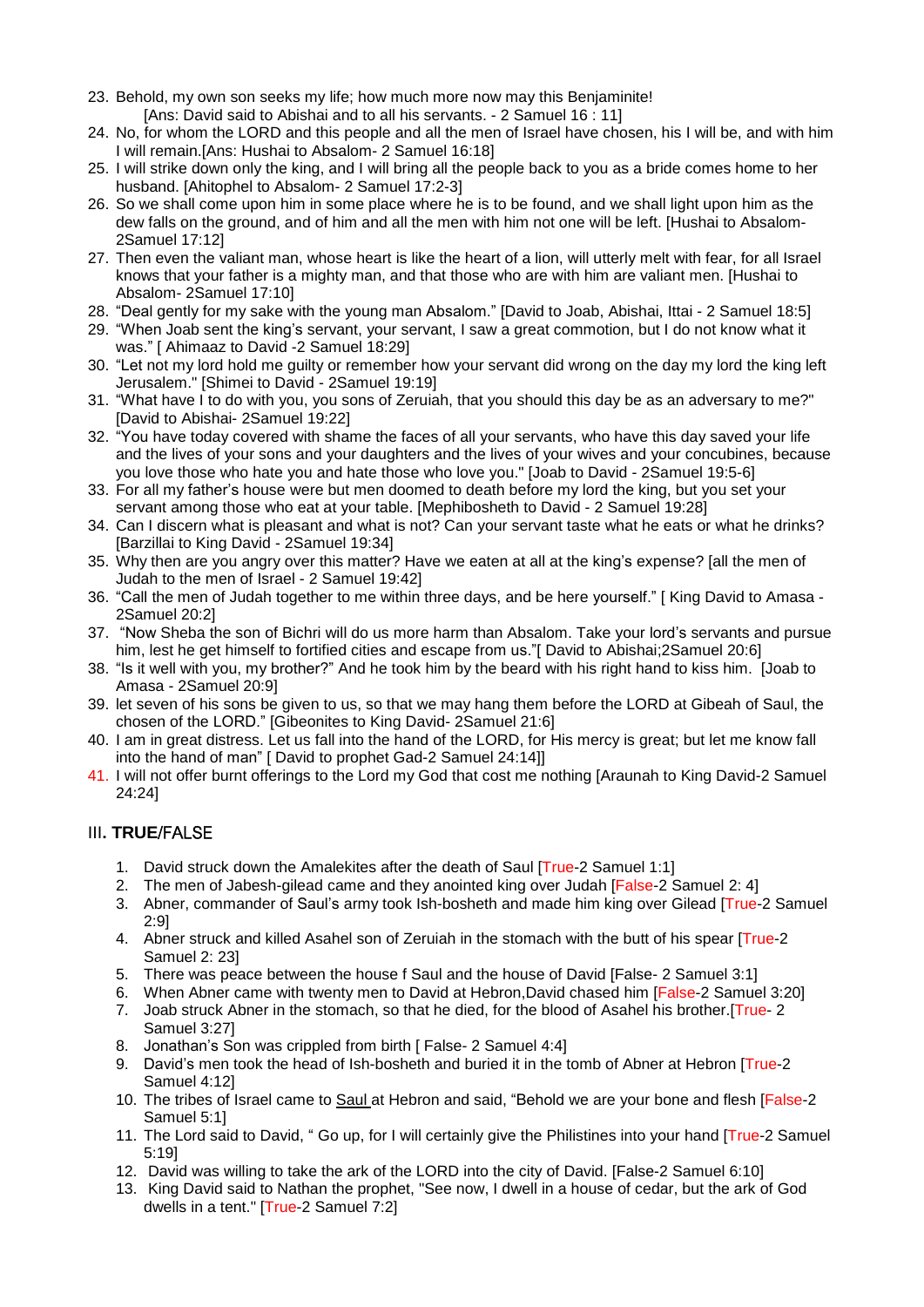- 14. Mephibosheth was the nephew of Saul [Ans: False 2 Samuel 9 : 6]
- 15. Hanun was a Syrian [Ans: False 2 Samuel 10 : 1]
- 16. David went to battle against the Ammonites and besieged Rabbah. [False 2 Samuel 11 ; 1]
- 17. Uriah went to his house in Jerusalem. [False 2 Samuel 11 ; 11]
- 18. Absalom's sister was Tamar. [True 2 Samuel 13 :1]
- 19. Absalom killed Amnon [Ans: False 2 Samuel 13 : 29]
- 20. Absalom fled and went to Geshur, and was there three years [Ans: True 2 Samuel 13 : 38]
- 21. God will not take away life, and he devises means so that the banished one will remain an outcast [Ans : False – 2 Samuel 14 :14]
- 22. The king left ten concubines to keep the house. [Ans: True 2 Samuel 15:16]
- 23. Zadok and Abiathar carried the ark of God back to Hebron, and they remained there. [Ans: False 2 Samuel 15 : 29]
- 24. When David had passed a little beyond the summit, Mephibosheth met him, with a couple of donkeys saddled, bearing provisions. [Ans: False - 2 Samuel 16:1]
- 25. Ahimaaz said, "Good news for my lord the king! For the LORD has delivered you this day from the hand of all who rose up against you." [False-2 Samuel 18:31]
- 26. And the king said to Shimei, "You shall not die." And the king gave him his oath. [True-2 Samuel 17:23 ]
- 27. So all the men of Israel and Judah withdrew from David and followed Sheba the son of Bichri [True-2 Samuel 20:2]
- 28. Ishbi-benob, one of the descendants of the giants thought to kill David
- 29. "They used to say in former times, 'Let them but ask counsel at Jerusalem,' and so they settled a matter. [False- 2Samuel 20:18]
- 30. David went and took the bones of Saul and the bones of his son Jonathan from the men of Jabesh-Gilead [True-2 Samuel 21:12]
- 31. Elhanan the son of Jared-oregim, struck down Goliath the Gittite [True-2 Samuel 21:19]
- 32. These four were descended from the giants in Gath, and they fell by the hand of David and by the hand of his servants. **True- 2 Samuel 21:221**
- 33. Benaiah the son of Jehoiada was a valiant man of Kabzeel, struck down a lion in a pit [True-2 Samuel 23:20]
- 34. David said to Gad, **"** Let us not fall into the hand of the LORD, but let me fall into the hand of man [ False-2 Samuel 24:14]

#### IV**. WHO AM I?**

- 1. After the death of Saul, when I had returned from striking down the Amalekites, I remained two days in Ziklag.[David-2 Samuel 1:1]
- 2. I have escaped from the camp of Israel [man from Saul's camp-2 Samuel 1:3]
- 3. I clothed daughters of Israel luxuriously in scarlet, and put ornaments of gold on their apparel[Saul-2 Samuel 1:24].
- 4. I am distressed for you my brother, Jonathan [David-2 Samuel 1:26]
- **5.** My love to David was extraordinary, surpassing the love of women [Jonathan-2 Samuel 1:26]
- **6.** I made Ish Bosheth son of Saul, to be the King of Gilead [ Abner-2 Samuel 2: 8,9]
- 7. I, Saul's son, was forty years old when I began to reign over Israel, and I reigned two years. [Ishbosheth-2 Samuel 2:10]
- 8. I was as swift of foot as a wild gazelle [Asahel-2 Samuel 2:18]
- 9. 23 Asahel refused to turn aside. Therefore I struck him in the stomach with the butt of my spear, so that the spear came out at his back. And he fell there and died where he was. [Abner-2 Samuel 2:23]
- 10. I was the firstborn son born to David in Hebron thru' Ahinoam of Jezreel [Amnon-2 Samuel 3:1]
- 11. I was Saul's concubine and was charged by Ish bosheth with Abner [ Rizpah-2 Samuel 3:3]
- 12. I was very angry over the words of Ish-bosheth and said, "Am I a dog's head of Judah? [Abner-2 Samuel 3:8]
- 13. I could not answer Abner another word because I feared him [Ish-bosheth-2 Samuel 3:11]
- 14. David paid the bridal price of a hundred foreskins of the Philistines for me as his wife." [Michal-2 Samuel 3:14]
- 15. 20 When I came with twenty men to David at Hebron, David made a feast for me and the men who were with me.[ Abner-2 Samuel 3:20]
- 16. When Abner returned to Hebron, I took him aside into the midst of the gate to speak with him privately, and there I struck him in the stomach, so that he died, for the blood of Asahel my brother.[ Joab- 2 Samuel 3:27]
- 17. I swore, saying, "God do so to me and more also, if I taste bread or anything else till the sun goes down!" [ David-2 Samuel 3:35]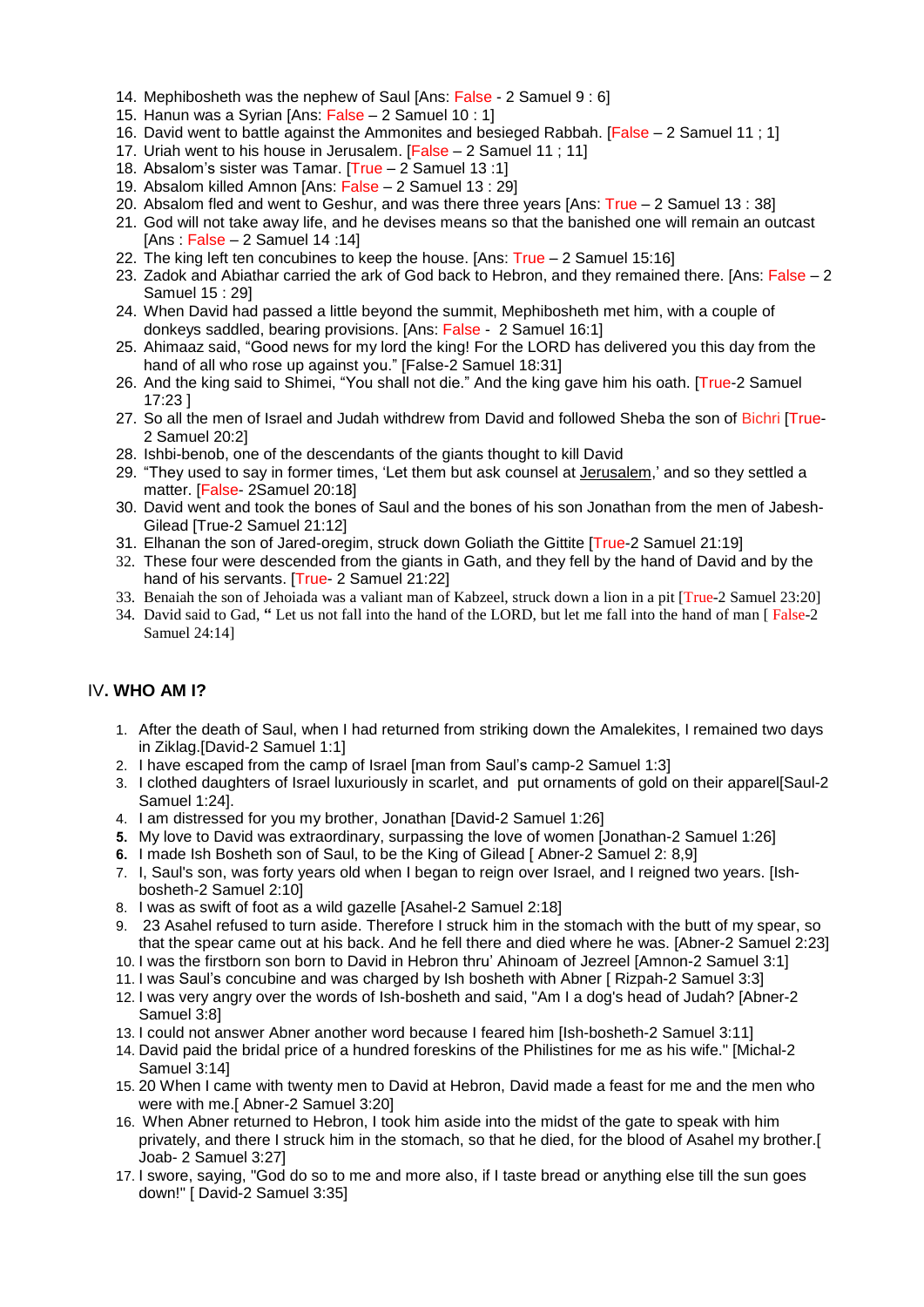- 18. When I heard that Abner had died at Hebron, my courage failed, and all Israel was dismayed [ Ishbosheth-2 Samuel 4:1]
- **19.** I am the grandson of Saul and crippled in my feet [ Mephibosheth-2 Samuel 4:4]
- 20. I sent cyder trees, carpenters and mason to build David a house [ Hiram king of Tyre-2 Samuel 5:11]
- 21. I am the daughter of Saul, had no child to the day of my death [Michal-2 Samuel 6:23]
- 22. The Lord took His steadfast love from me [ Saul-2 Samuel 7:15]
- 23. I am the son of Rehob, king of Zobah,and was defeated by David [Hadadezer-2 Samuel 8:3]
- 24. I was lame and lived in Jerusalem, ate always at the king's table. [Ans : Mephibosheth 2 Samuel 9:13]
- 25. I was sent by David alongwith all the host of the mighty men to battle with the Ammonites and Syrians [Ans: Joab  $-2$  Samuel 10 : 7]
- 26. I was the commander of the Syrian army, killed by David at Helam. [Ans: Shobach 2 Samuel 10 : 16]
- 27. They made peace with Israel, became subject to them [Ans: servants of Hadadezer 2 Samuel 10 : 19]
- 28. My wife, Bathsheba, became pregnant while I was in battle. [Ans: Uriah the Hittite 2 Samuel 11:3]
- 29. I rebuked David, " why have you despised the word of the LORD, to do what is evil in his sight?[Ans: Nathan – 2 Samuel 12:9]
- 30. I loved my brother Absolam's sister,Tamar; I pretended to be ill [Ans: Amnon 2 Samuel 13:1,4]
- 31. I was the king of Geshur [Ans: Ammihud 2 Samuel 13:37]
- 32. I am named after my aunt [Ans: Tamar, daughter of Absalom 2 Samuel 14:27]
- 33. I, the Archite came to meet David with my court torn and dirt on my head [Hushai-2 Samuel 15:32]
- 34. I am the son of Gera from the family of Saul and I cursed david continually[Ans: Shimei 2 Samuel 16:5]
- 35. Both of us were waiting at En-Rogel to take word from Zadok to King David [Jonathan and Ahimaaz-2 Samuel 17:17]
- 36. I am the son of a man named Ithra the Ishmaelite, who had married Abigal the daughter of Nahash, sister of Zeruiah, Joab's mother. [Amasa- 2 Samuel 17:25]
- 37. My head caught fast in the oak, and I was suspended between heaven and earth, while the mule that was under me went on. [Absalom-2 Samuel 18:9]
- 38. I took three javelins in my hand and thrust them into the heart of Absalom while he was still alive in the oak [Joab-2 Samuel 18:14]
- 39. I had neither taken care of my feet nor trimmed my beard nor walked my clothes, from the day the King departed [Mephibosheth-2 Samuel 19:24]
- 40. Mephibosheth said of me that I have slandered your servant to my lord the king [Ziba- 2 Samuel 19:27]
- 41. I am a very aged man, eighty years old I had provided the king David with food while he stayed at Mahanaim, for I was a very wealthy man. [Barzillai -2 Samuel 19:32]
- 42. I am the servant that Barzillai gave David to do for him whatever seems good to the king. [Chimham-2Samuel 19:37]
- 43. I am described as a worthless man, the son of Bichri, a Benjaminite [Sheba 2 Samuel 20:1]
- 44. I blew the trumpet and said, "We have no,portion in David, and we have no inheritance in the son of Jesse" [ Sheba-2 Samuel 20:1]
- 45. I am one of the descendants of the giants, my spear weighed three hundred shekels of bronze, and I was armed with a new sword, I had a thought to kill David.[ Ishbi-benob - 2 Samuel 21:16]
- 46. I the son of Jaare-oregim, the Bethlehemite, struck down Goliath the Gittie [Elhanan-2 Samuel 22:19]

47. In my distress I called upon the Lord; to my God I called. From His temple He heard my voice, and my cry came to His ears [David-2 Samuel 22:7]

- 48. I wielded my spear against eight hundred whom I killed at one time.[Josheb-basshebeth 2 Samuel 23:8]
- 49. I , the son of Zeruiah was the chief of the thirty mighty men of David .[Abishai- 2 Samuel 23:18]
- 50. I wielded my spear against three hundred men and killed them and won a name beside the three mighty men of David.[Abishai- 2 Samuel 23:18]
- 51. I was a valiant man of Kabzeel and I also went down and struck down a lion in a pit on a day when snow had fallen. [Benaiah-2 Samuel 23:20]
- 52. I said to David, " May the LORD your God and to the people a hundred times as many as they are, but why my lord the King delight in this thing (census) [Joab-2 Samuel 24:3]
- 53. I said to the LORD, " I have sinned greatly in what I have done very foolishly" [David-2 Samuel 24:10]

# V. FILL IN THE BLANKS

1. 1 After the death of Saul, when David had returned from striking down the ————, David remained two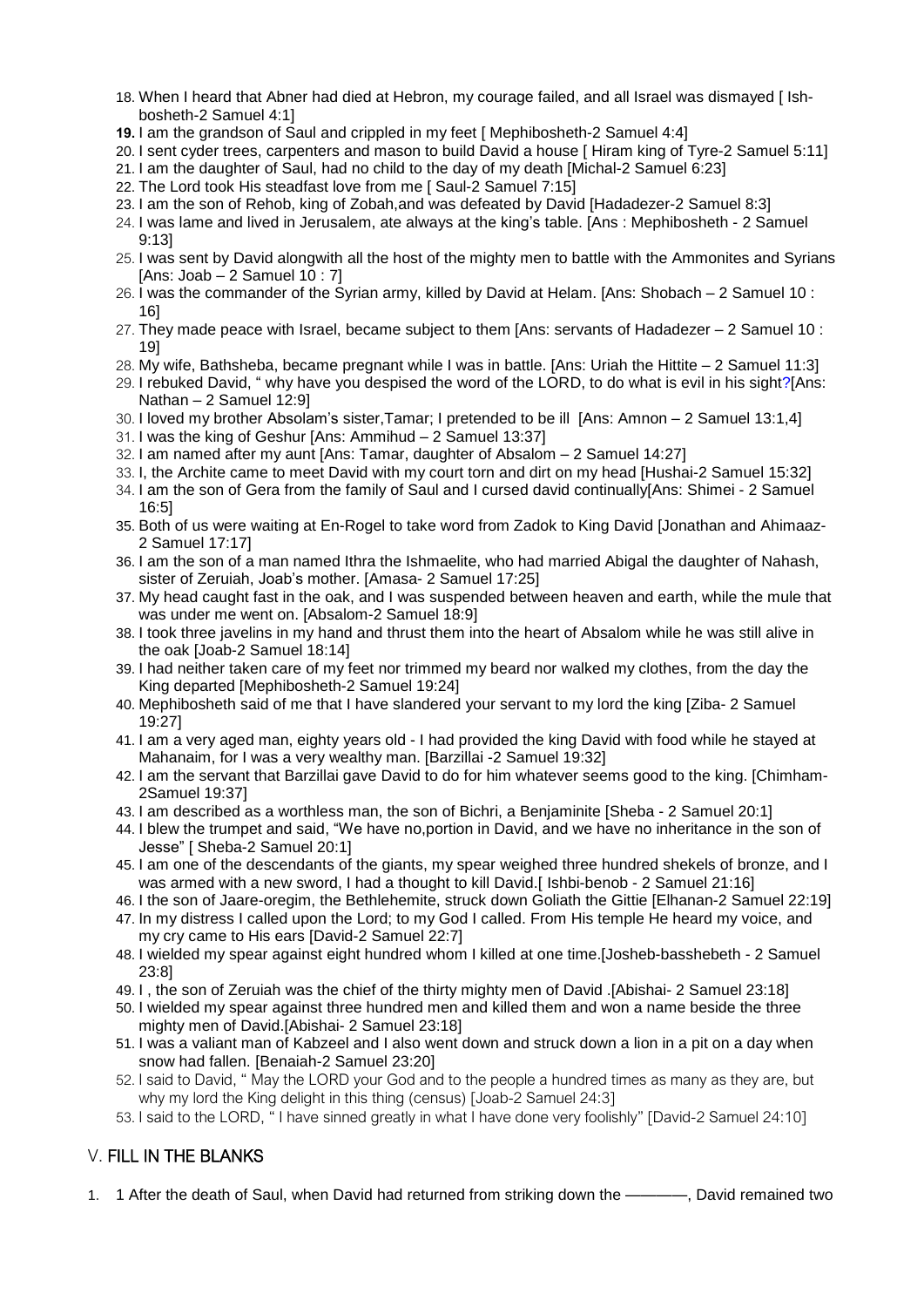days in Ziklag [Amalekites-2 Samuel 1:1]

- 2. David was King over the house of Hebron for ————— years and ————— months [7,6-2 Samuel 2:11]
- 3. The three sons of Zeruiah were ————— ————— ————— [Joab, Abhishai and Asahel-2 Samuel 2:18]
- 4. David sent messengers to —————-, Saul's son, saying, "Give me my wife————- for whom I paid the bridal price of a hundred foreskins of the Philistines." [Ish-bosheth, Michal-2 Samuel 3:14]
- 5. David answered, "As the LORD lives, who has redeemed my life out of every adversity [redeemed-2 Samuel 4:9]
- 6. David was ——years old when he began to reign and he reigned ——- years [ Thirty ... Forty-**2 Samuel 5:4]**
- 7. David ————- of the Lord, "Shall I go up against the Philistines? [Inquired-2 Samuel 5:19]
- 8. The anger of the LORD was kindled against ———-, and God struck him down there and he died beside the ark [Uzzah- 2 Samuel 6:7]
- **9.** But my ————- ——will not depart from him, as I took it from Saul, whom I put away from before you.[steadfast love-2 Samuel 7:15]
- **10. ,'I will build you a house.' Therefore your servant has found ————to pray this prayer to you.[courage-2 Samuel 7:27]**
- 11. Is there still anyone left of the house of Saul, that I may show him kindness for \_\_\_\_\_\_\_\_\_sake? [Ans: Jonathan's – 2 Samuel 9 :1]
- 12. Ziba had \_\_\_\_\_ sons and \_\_\_\_ servants. [Ans : 15 sons and 20 servants 2 Samuel 9 : 10]
- 13. Hanun took David's servants and shaved off \_\_\_\_\_\_\_\_of each and cut off their garments in the middle, at their hips, and sent them away. [Ans: half the beard  $-2$  Samuel 10 : 4]
- 14. May do what seems good to him. [Ans: the Lord  $-$  2 Samuel 10 ; 12] 15. Now therefore the shall never depart from your house, because you have despised me. [Ans: sword – 2 Samuel 12 : 10]
- 16. On the  $\frac{day}{y}$ , the child died. [Ans: seventh  $-2$  Samuel 12 : 18]
- 17. Jonadab, the son of \_\_\_\_\_\_\_\_ [Ans: Shimeah 2 Samuel 13 : 3, 32]
- 18. And as soon as he had finished speaking, behold, \_\_\_\_\_\_\_\_\_came and lifted up their voice and wept. And \_\_\_\_\_\_\_\_\_\_\_\_\_\_\_\_\_\_\_\_\_\_\_\_\_\_\_\_\_\_\_wept very bitterly. [Ans: the king's sons, the king, all his servants - 2 Samuel 13 : 3, 32
- 19. My lord the king is like \_\_\_\_\_\_\_\_\_to discern good and evil. [Ans: the angel of God 2 Samuel 14 : 17]
- 20. Absalom stole the hearts of \_\_\_\_\_\_\_. [Ans: men of Israel 2 Samuel 15 : 6]
- 21. And they halted at \_\_\_\_\_. [Ans: the last house 2 Samuel 15 : 17]
- 22. \_\_\_\_\_\_\_\_, son of Zadok and \_\_\_\_\_\_\_, son of Abiathar [Ans: Ahimaaz, Jonathan 2 Samuel 15 : 27]
- 23. David went to \_\_\_\_\_\_\_\_, weeping as he went, barefoot and with his head covered. [Ans: Mount of Olives – 2 Samuel 15 : 30]
- 24. For the LORD had ordained to defeat the good counsel of \_\_\_\_\_\_\_\_\_\_\_\_\_\_, so that the LORD might bring harm upon Absalom. [Ahitophel,2 Samuel 17:14]
- <sup>25</sup>. And David sent out the army, one third under the command of \_\_\_\_\_\_\_\_\_, one third under the command of the son of Zeruiah, Joab's brother, and one third under the command of the Gittite. And the king said to the men, "I myself will also go out with you." [Joab, Abhishai and Ittai -2 Samuel 18:2]
- 26. And they took \_\_\_\_\_\_\_\_\_\_\_\_\_\_\_and threw him into a great pit in the forest and raised over him a very great heap of stones. And all Israel fled everyone to his own home. [Absalom,2 Samuel 18:17]
- 27. And \_\_\_\_\_\_\_\_\_\_\_\_\_the son of Saul came down to meet the king. [Mephibosheth 2 Samuel 19:24] 28. \_\_\_\_\_\_\_\_\_\_\_\_\_\_\_\_ and \_\_\_\_\_\_\_\_\_\_\_\_\_ his brother pursued Sheba the son of Bichri [Joab, Abishai;
- 2Samuel 20:10] 29. Now \_\_\_\_\_\_\_\_\_\_\_ was in command of all the army of Israel; and \_\_\_\_\_\_\_\_\_\_the son of Jehoiada was in command of the Cherethites and the Pelethites; and \_\_\_\_\_\_\_\_\_\_\_\_\_was in charge of the forced labor; and \_\_\_\_\_\_\_\_\_\_\_\_\_\_\_the son of Ahilud was the recorder; and \_\_\_\_\_\_\_\_\_\_\_was secretary; and
- \_\_\_\_\_\_\_\_\_\_and \_\_\_\_\_\_\_\_were priests; and \_\_\_\_\_\_\_\_\_the Jairite was also David's priest. [Joab, Benaiah, Adoram, Jehoshaphat, Sheva, Zadok , Abiathar, Ira; 2 Samuel 20: 23-26]
- 30. And they buried the bones of Saul and his son Jonathan in the land of Benjamin in Zela, in the tomb of his father [Kish: 2 Samuel 21:14]
- 31. "The LORD is my \_\_\_\_\_\_\_\_\_\_ and my \_\_\_\_\_\_\_\_\_\_and my \_\_\_\_\_\_\_\_\_\_\_\_\_, God, my rock, in whom I take refuge, my \_\_\_\_\_\_\_\_\_\_\_\_, and the horn of my salvation, my stronghold and my refuge, my savior; you save me from violence.[rock, fortress, deliverer, shield, salvation, stronghold, refuge, savior; 2 Samuel 22:2-3]
- 32. I call upon the LORD, who is worthy to be praised, and I am \_\_\_\_\_\_\_ from my enemies[ saved-2 Samuel 22:3]
- 33. You save a humble people, but your eyes are on the the state of bring them down.[haughty- 2 Samuel]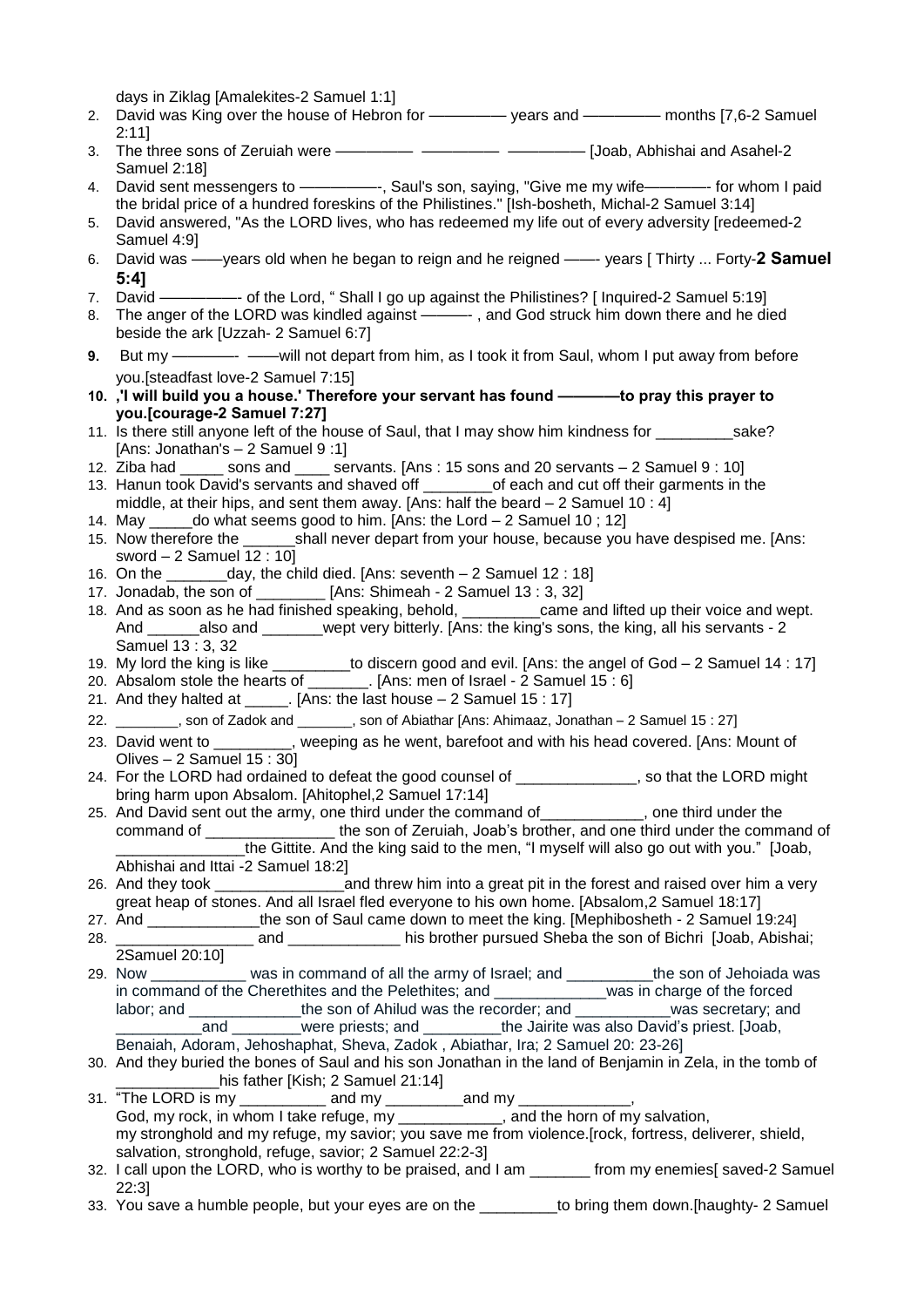22:28]

- 34. And **the son of Jehoiada was a valiant man of Kabzeel**, a doer of great deeds [Benaiah; 2 Samuel 23:20]
- 35. David said to Gad, "I am in great distress. Let us fall into the hand of the LORD, for his \_\_\_\_\_\_ is great;" [ mercy-2 Samuel 24:14]

#### VI**. CHOOSE THE BEST ANSWER**

- 1. David lamented over Saul and Jonathan which is written in the book of a.Lamentations b. Psalms c. Song of Solomon d.Jashar [d-2 Samuel 1:18]
- 2.After Saul his commander Abner made .............. as the King over Gilead and all Israel a.Jonathan b. Ish-bosheth c. Mephibosheth d. David [b-2 Samuel 2: 8]
- 3**.** Saul's Son reigned Israel for —— years a. 7.5 b. 2.5 c. 2 d.  $5 [c- 2 \text{ Samuel } 2:10]$
- **4**. David's servants and Saul's men each twelve in number caught his opponent by the head and thrust his sword in his opponent's side so they fell down together. Therefore that place was called- ——-- - - a. Ziklag b. Gilboa c. Thebez d. Helkath-hazzurim [ d-2 Samuel 2:16]
- 5. The servants of David had struck down of Benjamin —————---- of Abner's men. a. 1000. b. 360. c. 450 d. 300 [b. 360 2 Samuel 2:31]
- 6. Abner came with —- men to David at Hebron a. 20. b.12. c. 30. d. 25 [a. 20 2 Samuel 3:20]
- 7. David was ——- years' old when he began to reign Israel a. 25. b. 30. c. 35. d. 40 [b. 30 2 Samuel 5:4]
- 8. The Philistines left their idols there, and David and His men carried them away a. Ziklag b.Hebron c. Baal Perazim d.Jerusalem [c. Baal Perazim 2 Samuel 5: 20-21]
- 9.David's men carried the ark of God on this and brought it out of the house of Abinadab a. A new cart. b. their shoulders c. their heads d. a camel [ a. A new cart-2 Samuel 6:3]

10. And now, O Lord GOD, you are God, and your words are true, and you have promised this to your servant.

a. place. b. good thing. c. blessing d. rest [ b-good thing-2 Samuel 7:28]

- 10a. David struck down ———- men of the Syrians a. 22,000 b. 18,000 c. 1700 d. 20,000 [ a-2 Samuel 8:5]
- 10b. David struck down ————- Edomites in the valley of salt a. 18,000 b. 22,000 c. 20,000 d. 1700 [a-2 Samuel 18:13]
- 11. Who referred to himself as a dead dog? a. Ziba b. Mephibosheth c. Jonathan d. David [Ans: b Mephibosheth - 2 Samuel 9:8]
- 12. What was Mephibosheth's son's name? a. Makir b. Ammiel c. Solomon d. Mica [Ans: d Mica - 2 Samuel 9:12]
- 13. The king asked them to remain here until their beards had grown back and then return. a. Geshur b. Bethlehem c. Jericho d. Jerusalem [Ans: c -Jericho 2 Samuel 10: 5]
- 14. Joab returned from fighting against the Ammonites and came here a. Jerusalem b. Bethlehem c. Jericho d.Geshur [Ans: a - Jerusalem 2 Samuel 10 : 14]
- 15. Joab fought against and took this royal city of the Ammonites. a. Thebez b. Jordan c. Rabbah d. Lo-debar [Ans: c Rabbah – 2 Samuel 12 : 26]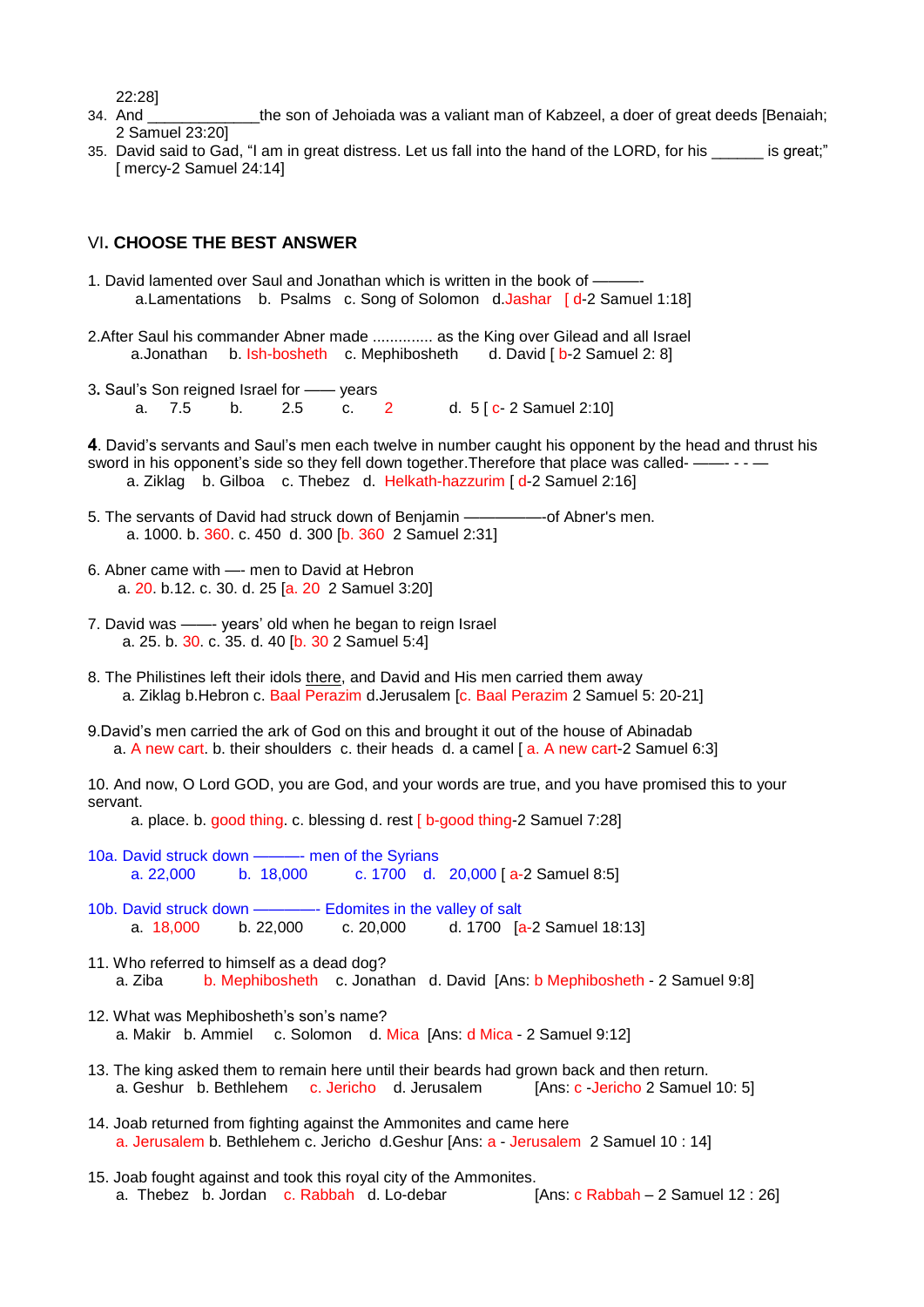- 16. After two full years Absalom had sheepshearers at this place where he invited all the king's sons a. Rabbah b. Jericho c. Ephraim d. Baal-hazor [Ans: d Baal-hazor -2 Samuel 13 : 23]
- 17. Joab brought a wise woman from this place and said to her " Pretend to be a mourner". a. Baal-hazor b. Tekoa c. Jericho d. Geshur [Ans: b Tekoa- 2 Samuel 14 : 2]
- 18. Absalom lived here for two full years, without coming into the king's presence a. Geshur b. Jericho c. Jerusalem d. Tekoa [Ans: c Jerusalem - 2 Samuel 14:28]
- 19. Absalom wanted to go here to pay his vow, which he had vowed to the Lord. a. Hebron b. Jordan c. Geshur d. Jerusalem [Ans: a Hebron- 2 Samuel 15 : 7]
- 20. Of whom did Shimei say that he is a man of blood<br>a. Absalom b.Jonathan c. Mephibosheth d.David a. Absalom b.Jonathan c. Mephibosheth d.David [Ans: d David - 2 Samuel 16 : 8]
- 21. Now Absalom and all the people, the men of Israel, came to Jerusalem, and \_\_\_\_\_\_\_\_\_\_\_with him. a. Ahithophel b. Zadok c.Abiathar d. Jonathan [Ans: a Ahithophe- 2 Samuel 16 : 15]
- 22. Whose counsel was as if one consulted the word of God; esteemed, both by David and by Absalom. b. Zadok b.Hushai c. Ahithophel d. Shimei [Ans: c Ahithophel- 2 Samuel 16:23
- 23. Moreover, Ahithophel said to Absalom, "Let me choose \_\_\_\_\_\_\_\_\_\_\_\_\_\_\_\_\_\_\_\_men, and I will arise and pursue David tonight.

a. twelve thousand b. mighty c. ten thousand d. young, strong [a- twelve thousand 2 Samuel 17:1]

- 24. But my counsel is that all Israel be gathered to you, from Dan to \_\_\_\_\_\_\_\_\_\_, as the sand by the sea for multitude, and that you go to battle in person. [c- Beersheba 2 Samuel 17:11] a. Jerusalem b. Bathsheba c. Beersheba d. Euphrates
- 25. What command did David give his army regarding Absalom? a. Capture him b. Cut off his hair c. Deal gently with him d. None of the above [c-Deal gently with him; 2 Samuel 18:5]
- 26. So the army went out into the field against Israel, and the battle was fought in the forest of Ephraim. a. Ur b. Ephraim c. Jerusalem d. Martyrs [b- Ephraim 2 Samuel 18:6]

27. The battle spread over the face of all the country, and the devoured more people that day than the sword.

- a. Joab b. David c. forest d. hills [c- forest; 2Samuel 18:8]
- 28. Joab said to the man who told him, "What, you saw him! Why then did you not strike him there to the ground? I would have been glad to give you \_\_\_\_\_\_\_\_\_\_\_\_\_\_\_pieces of silver and a belt." a. 50 b. 60 c. 30 d. 10 [d- 10 2 Samuel 18:11]

29. So the king came back to the Jordan, and Judah came to the to meet the king and to bring the king over the Jordan.

a. Gilgal . b. Jerusalem . c. Bethany d. Geshur [a- Gilgal; 2 Samuel 18:15]

30 . Now Absalom in his lifetime had taken and set up for himself the pillar that is in the King's Valley, for he said, "I have no son to keep my name in remembrance." He called the pillar after his own name, and it is called \_\_\_\_\_\_\_\_\_\_\_\_\_\_\_\_\_ to this day. c. Absalom's remembrance d. Absalom's strength [b- Absalom's Monument; 2 Samuel 18:18]

|                     | 31. Who wanted Shimei be put to death because he cursed the LORD's anointed? |  |                                           |
|---------------------|------------------------------------------------------------------------------|--|-------------------------------------------|
| a Absalom b Abishai | c. David                                                                     |  | d. Barzillai [b- Abishai; 2 Samuel 18:21] |

32 . Who ran to David but had no news concerning Absalom? a. Ahimaaz b. Abishai c. Cushite d. Hushai [a- Ahimaaz; 2 Samuel 18:29]